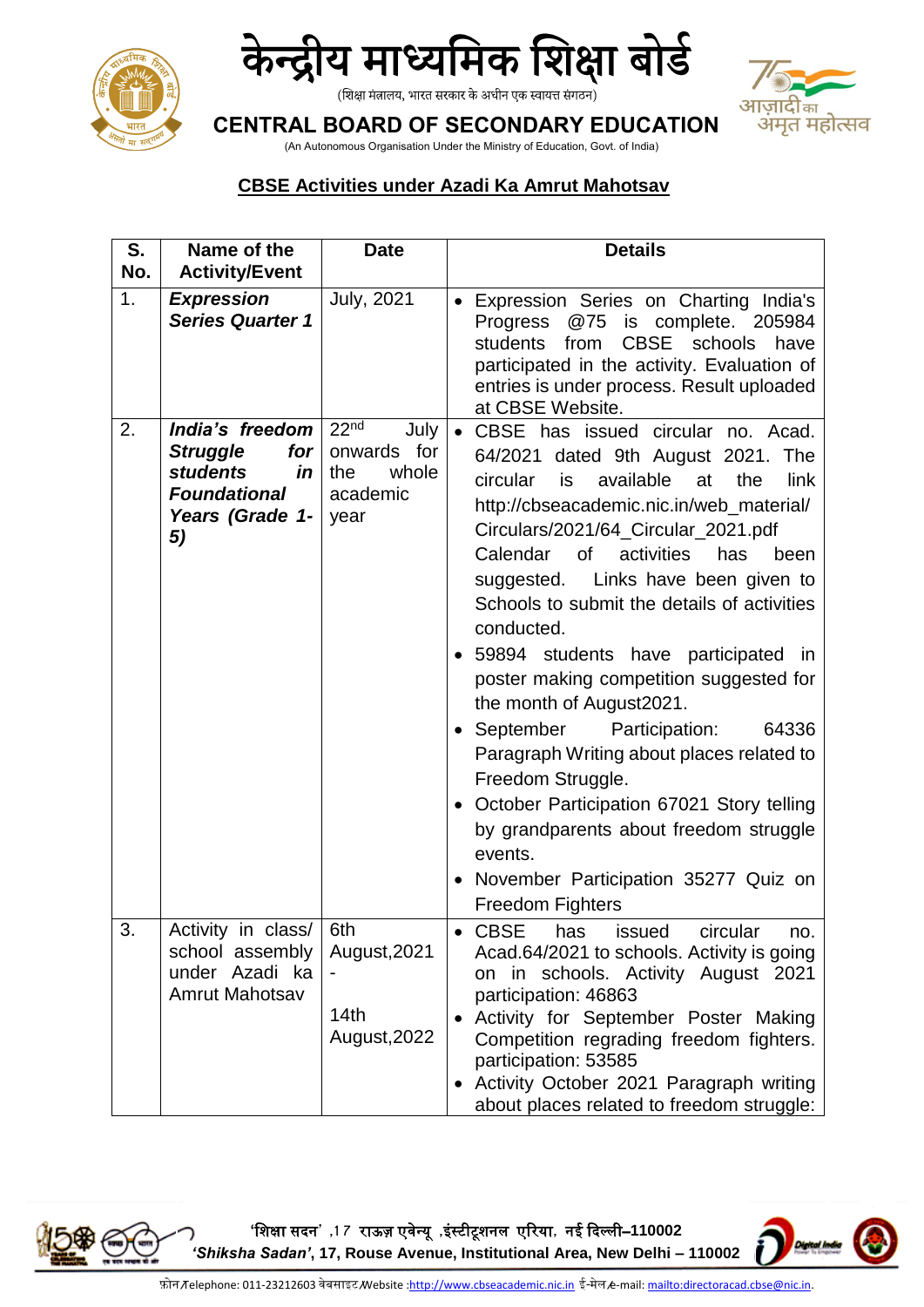



## आज़ादीक अमृत महोत्सव

**CENTRAL BOARD OF SECONDARY EDUCATION**

(An Autonomous Organisation Under the Ministry of Education, Govt. of India)

| 4. | <b>of</b><br><b>Singing</b><br><b>Rashtragaan</b>                                                               | 3 <sup>rd</sup><br>August,<br>2021                   | Participation 55380 Date Updated 10th<br>November<br>• Activity<br>for<br>November:<br>Speech/Discussion,<br>Story/Poem<br>Recitation on Freedom Fighters. Total<br>Participation:50300<br>Circular No. Acad-60/2021 issued to all<br>$\bullet$<br><b>CBSE</b><br>schools.<br>Participation:<br>Total<br>32,30,256                                                                                                                                                                                                                                                                                                                                                       |  |
|----|-----------------------------------------------------------------------------------------------------------------|------------------------------------------------------|--------------------------------------------------------------------------------------------------------------------------------------------------------------------------------------------------------------------------------------------------------------------------------------------------------------------------------------------------------------------------------------------------------------------------------------------------------------------------------------------------------------------------------------------------------------------------------------------------------------------------------------------------------------------------|--|
| 5. | <b>Aryabhatta</b><br><b>Ganit Challenge</b>                                                                     | 31 <sup>st</sup><br>August<br>2021                   | Course has been given to DIKSHA and<br>$\bullet$<br>MyGov for FNA. Updated on 24th August<br>Circular No:<br>2021<br>Acad-70/2021 dated 27th August 2021<br>has been issued.<br>Theme of the AGC-2021 is India's<br>Mathematical Heritage: शून्य से शखर तक.<br>This challenge was done from 31th<br>August 2021 to 30th September 2021.<br>Students from class 8 to 10 irrespective of<br>the Board participated in this challenge. In<br>order to reach out to maximum students<br>across the country, the Board hosted the<br>Aryabhata Ganit Challenge on MyGov<br>and DIKSHA platforms this year.<br>Total Participation in Ayrabhatta Ganit<br>Challenge is 292970. |  |
| 6. | <b>Expression</b><br><b>Series Quarter 2</b>                                                                    | 25 <sup>th</sup><br>September<br>2021                | Expression Series Quarter 2 launched<br>$\bullet$<br>vide Circular no. Acad. 89/2021 Uploaded<br>on www.cbseacademic.nic.in<br>Schools conducted the Series till 25th<br>October 2021<br>172528 students participated.                                                                                                                                                                                                                                                                                                                                                                                                                                                   |  |
| 7. | <b>Water</b><br><b>Conservation</b><br><b>Activities</b>                                                        | $4th October -$<br>10 <sup>th</sup> October,<br>2021 | • Communication received from Ministry of<br>Environment, Forest and Climate Change<br>vide D.O. No. 12/100/2021-HSMD dated<br>29th September, 2021. Mail sent to all<br>CBSE schools for further<br>necessary<br>action.                                                                                                                                                                                                                                                                                                                                                                                                                                                |  |
| 8. | <b>Veer</b><br>Gatha<br><b>Project</b><br>the<br>in<br>honour<br>Οf<br><b>Gallantry Award</b><br><b>Winners</b> | 14 <sup>th</sup> October,<br>2021                    | • Circular No. Acad-101/2021 dated 14th<br>October, 2021 issued to all CBSE schools.<br>• Total Entries: 19142<br>• Total Participation 8,03,978                                                                                                                                                                                                                                                                                                                                                                                                                                                                                                                         |  |

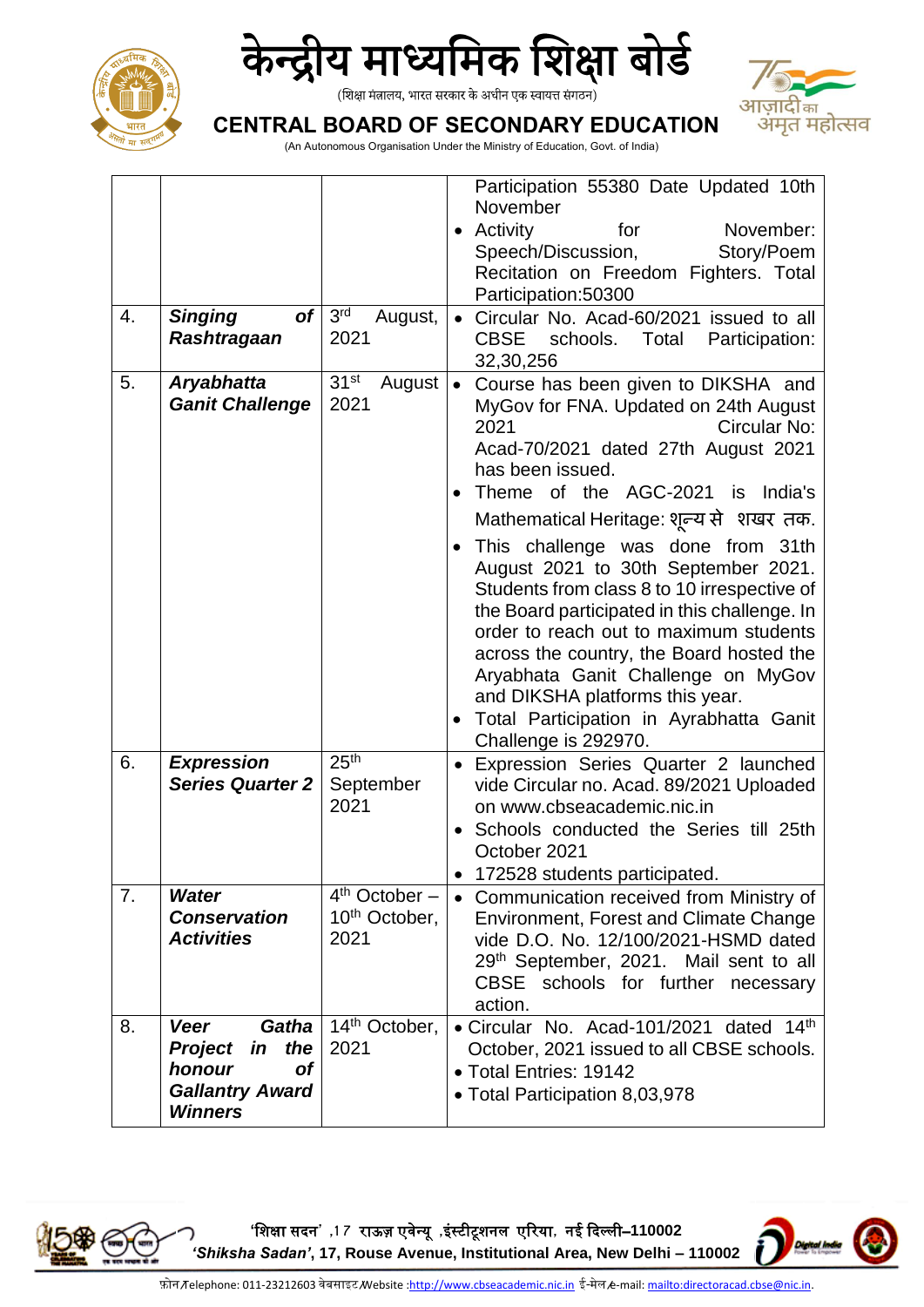



# आज़ादीक अमृत महोत्सव

**CENTRAL BOARD OF SECONDARY EDUCATION**

(An Autonomous Organisation Under the Ministry of Education, Govt. of India)

| 9.<br>10. | <b>Special</b><br>programmes<br>related to Netaji<br><b>Subhas</b><br><b>Chandra Bose</b><br><b>Deshbhakti</b><br><b>Rangoli</b><br>Geet,<br>Lori<br>and<br><b>Competition</b><br><b>MoC</b><br>programme | 21 <sup>st</sup> October,<br>$2021 - 23$ <sup>rd</sup><br>January,<br>2022<br>31 <sup>st</sup> October<br>2021 till 31st<br>January<br>2022                                                                  | • Letter No. 10-52/2021 – Sch.4 dated $8th$<br>October, 2021 received from Ministry of<br>Education, Department<br>of the contract of the contract of the contract of the contract of the contract of the contract of the contract<br>School<br>Education & Literacy.<br>Circular No. Acad-102/2021 dated 18th<br>$\bullet$<br>October, 2021 issued to<br>all CBSE<br>schools.<br>MoE D.O. No.17-10/2020-EE.1(Pt. II)<br>dated 16 <sup>th</sup> Nov 2021.<br>These 3 competitions are being<br>organised by the Ministry of Culture.<br>Infographics/Posters received from<br>$\bullet$<br>the MoC have been circulated<br>among CBSE Schools.<br>Circular no. Acad. 121/2021 issued |
|-----------|-----------------------------------------------------------------------------------------------------------------------------------------------------------------------------------------------------------|--------------------------------------------------------------------------------------------------------------------------------------------------------------------------------------------------------------|--------------------------------------------------------------------------------------------------------------------------------------------------------------------------------------------------------------------------------------------------------------------------------------------------------------------------------------------------------------------------------------------------------------------------------------------------------------------------------------------------------------------------------------------------------------------------------------------------------------------------------------------------------------------------------------|
| 11.       | <b>CBSE</b> Reading<br><b>Challenge</b>                                                                                                                                                                   | 22 <sup>nd</sup><br>November to<br>31 <sup>st</sup><br>December<br>2021                                                                                                                                      | • Launched on 22.11.2021 vide Circular<br>No.: Acad-118/2021.<br>With a focus on promoting Reading<br>Literacy among the learners, the Central<br><b>Board</b><br>Secondary<br>of<br>Education<br>organizing The CBSE Reading<br>is.<br>Challenge 3.0 for students of classes 6th<br>to 10th for English and Hindi languages.<br>Students may attempt this challenge in<br>$\bullet$<br>either/both languages.<br>This challenge shall be available on the<br>$\bullet$<br>DIKSHA platform from 22/11/2021 to<br>31/12/2021.                                                                                                                                                         |
| 12.       | 75<br>Lakh<br><b>Post</b><br><b>Card Campaign</b><br>MoE and DoP<br><b>Programme</b>                                                                                                                      | The students<br>shall write a<br>Post Card on<br>any of the<br>two topics -<br><b>"Unsung</b><br><b>Heroes</b><br>of<br>Freedom<br>Struggle"<br>and<br>"My<br>vision<br>for<br><b>India</b><br>in.<br>2047". | Circular no. Acad 119/2021 issued on<br>24.11.2021<br>Dates 1 <sup>st</sup> to 20 <sup>th</sup> December 2021<br>$\bullet$<br>• CBSE schools will conduct the activity<br>during the above days and upload 10 best<br>post cards through CBSE portal to be<br>made available at CBSE websites from 1 <sup>st</sup><br>December 2021.<br>Total Participation: 1340157<br>$\bullet$<br>Entries received: 38997                                                                                                                                                                                                                                                                         |